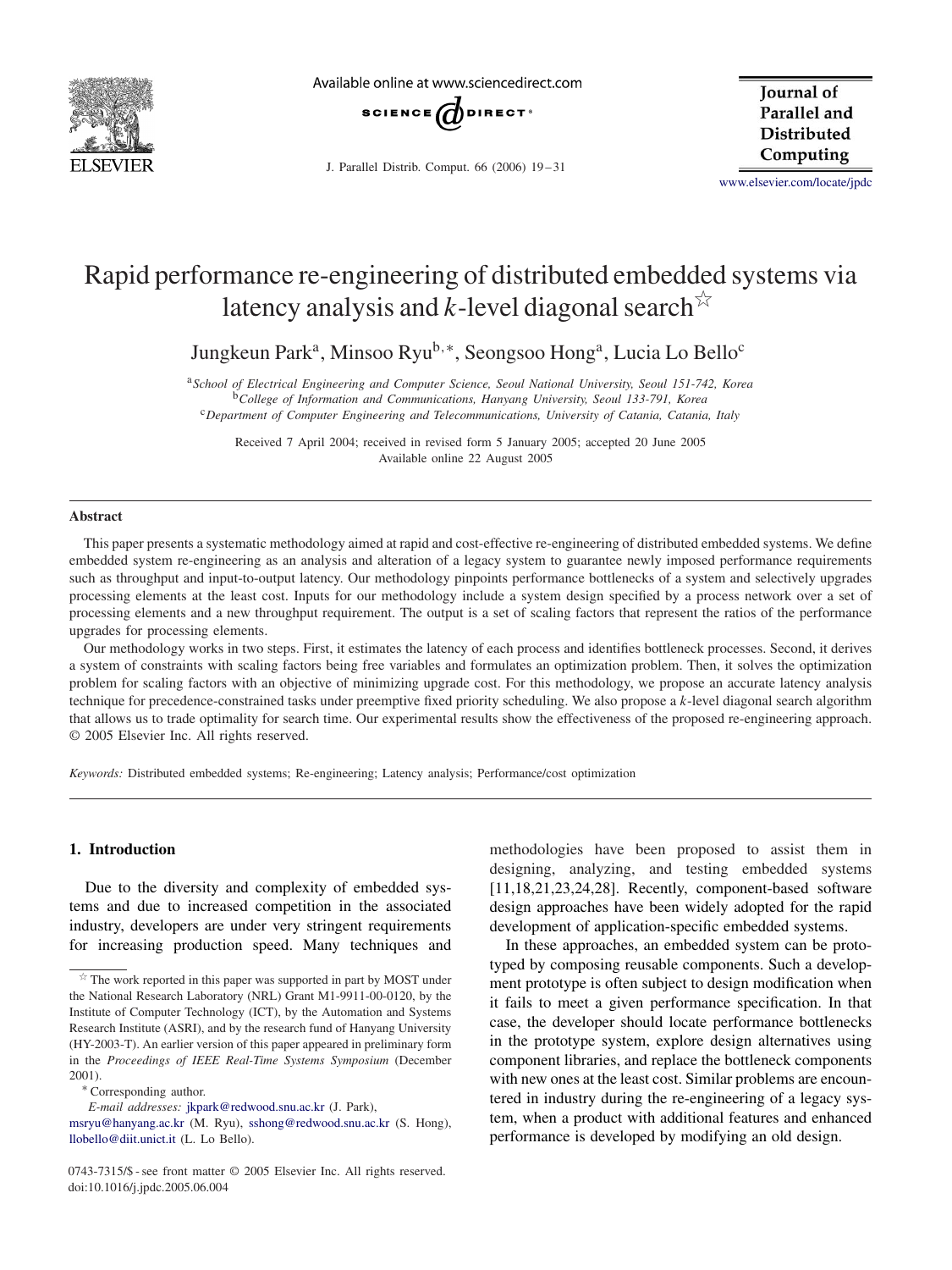Generally, the re-engineering problem is defined as a sequence of activities involving reverse engineering, system alteration, and forward engineering [\[11\].](#page--1-0) During a reengineering process, the reverse engineering captures an understanding of the behavior and structure of the system, the system alteration modifies the structure and components of the system for enhanced performance, and the forward engineering creates new functionalities. Using this terminology, we define the performance re-engineering of an embedded system as a specific instance of the re-engineering problem, such that the reverse engineering corresponds to the bottleneck process analysis within the system, and the system alteration performs the latency reduction of the system. Such a performance re-engineering problem is of the utmost practical importance during the production of embedded systems, since it can lead to significant reduction in development time and cost.

Unfortunately, the performance re-engineering problem for an embedded system poses serious challenges to developers. First, it is quite difficult to accurately estimate the latency of an embedded system, since this requires extensive static timing analysis of the system. Because embedded systems often consist of a network of processes that run on a heterogeneous distributed multiprocessor platform composed of microprocessors, microcontrollers, digital signal processors, and application-specific instruction set processors, the complexity of this task is considerable. Second, it is fairly difficult to eliminate performance bottlenecks in the system since system resources are shared in a complicated manner, thus minor changes in a single processor may affect the synchronization and timing behavior of the entire system.

While there exist plenty of design techniques and software tools for embedded systems which are based on realtime scheduling theory and formal methods [\[2,5,6,8,9,20,](#page--1-0) [22,24,27\],](#page--1-0) relatively few approaches address the performance re-engineering aspect of embedded systems. Without the help of systematic re-engineering methodologies, developers often resort to the ad hoc iteration of system analysis and re-design that often leads to over-optimization of the system. It is fairly obvious that this approach will fail when the system to be re-engineered becomes complex.

In this paper, we present a systematic methodology that allows rapid and cost-effective re-engineering of distributed embedded systems. A distributed embedded system is modeled as a process network and task graphs, where tasks are executed by a priority-based preemptive scheduler, as in many embedded systems. A performance requirement is given as the throughput of the system. For rapid performance re-engineering, our approach attempts to upgrade only the processing elements that execute bottleneck processes, while leaving the architecture and implementation intact. Inputs to our re-engineering problem are as follows:

(1) A process network and task graphs representing the underlying system.



Fig. 1. Overview of the approach.

- (2) Task allocation and priority assignment.
- (3) A desired throughput requirement.
- (4) Hardware upgrade cost tables at various performance profiles.

With the above inputs, the objective of our approach is to find speedup ratios of processing elements that satisfy the new throughput requirement with minimal hardware upgrade costs. Our approach is based on latency analysis and a cost– benefit optimization. We identify performance bottlenecks of the system by estimating the latency of each process and eliminate such bottlenecks by formulating and solving an optimization problem. To do so, our approach employs the following two techniques:

- (1) An accurate latency analysis technique that estimates the latency of each process.
- (2) An effective heuristic search algorithm that solves the optimization problem.

The proposed re-engineering method works in two steps, *bottleneck identification*, and *bottleneck elimination*, as shown in Fig. 1. First, it estimates the latency of each process and identifies bottleneck processes. Second, it derives a set of latency constraints for each bottleneck process and formulates an optimization problem with an objective of minimizing the re-engineering cost. Then, it finds optimal speedup ratios for processing elements that need speedups to improve the performance of bottleneck processes.

### *1.1. Related work*

Existing re-engineering methods primarily deal with functional and structural analysis and modification of soft-ware systems [\[11,13,21\]](#page--1-0) and hardware systems [\[18,28\].](#page--1-0) Madisetti et al. [\[18\]](#page--1-0) propose a systematic technique for rapidly upgrading electronic systems. They propose using virtual prototyping accompanied by their tools and libraries